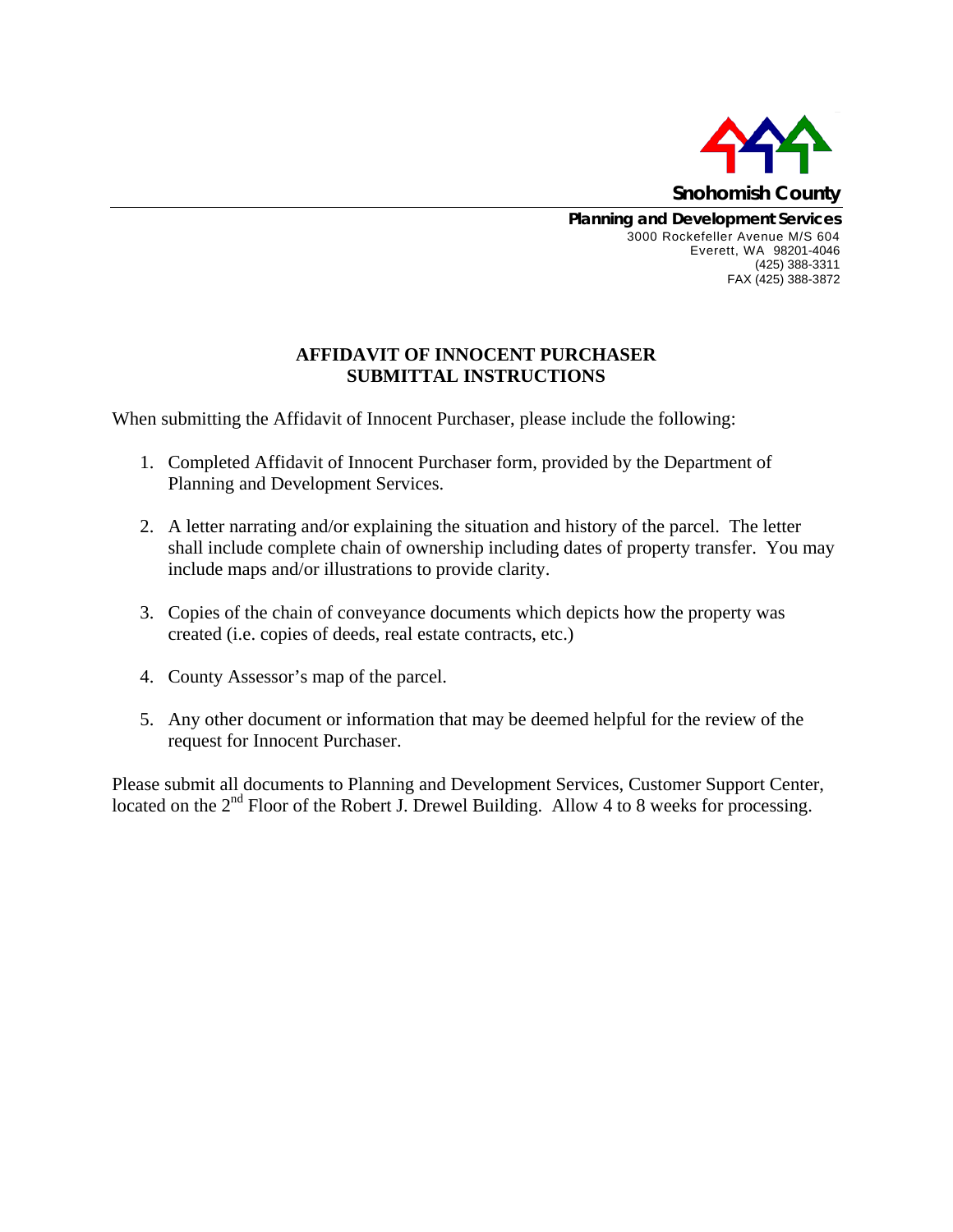## **AFFIDAVIT OF INNOCENT PURCHASER**

| Tax Account No:        |                                                         |
|------------------------|---------------------------------------------------------|
| <b>Property Owner:</b> | <u> 1989 - Johann Stein, fransk politiker (d. 1989)</u> |
| Site Address:          |                                                         |
|                        |                                                         |
| Telephone Number:      |                                                         |

The undersigned, first being duly sworn, deposes and says (affiant must initial all paragraphs in space provided):

1. That I am a purchaser of the real property, or have an interest therein, located in Snohomish County, Washington, legally described as follows: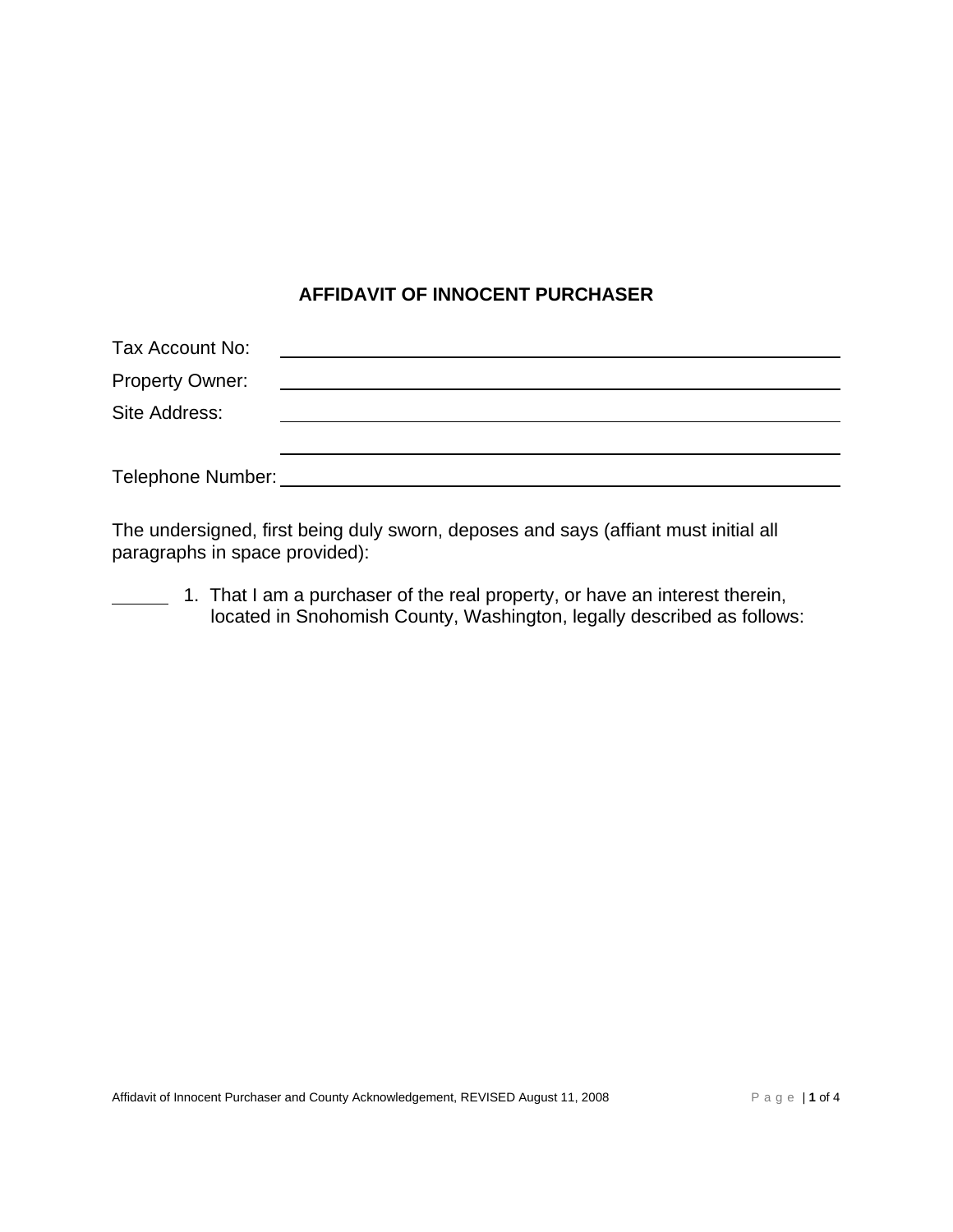2. That I purchased my interest in this property on the day of  $\mu$ , in accordance with the provisions of the conveyance document (deed, recorded real estate contract, etc.), attached as "Exhibit B", and that I paid valuable consideration for my interest in this property.

NOTE: Property owner should initial either 3A OR 3B, but not both.

- 3A. That all of the following apply to my purchase of the property:
	- a. At the time of my purchase, I did not know that this property was part of a property divided in violation of applicable subdivision laws;
	- b. No advertisement of this property indicated the property had been divided in violation of the subdivision laws;
	- c. Inspection of the property did not indicate that it was part of an illegally divided lot;
	- d. No representation by the seller or his agents indicated the property was a part of an illegally divided lot;
	- e. No representation by County authorities indicated the property was a part of an illegally divided lot;
	- f. The deed did not indicate the property was a part of an illegally divided lot; and
	- g. No records of the County indicated that the property was part of an illegally divided lot.
- 3B. That the records of the County indicated the lot was a part of a legally divided parcel.
- 4. That after I purchased the property, I learned that it had been divided from other property in violation of State and County subdivision laws.
- 5. That I have not previously been granted "innocent purchaser" status by Snohomish County.
	- 6. That the legal description of the subject property, (as required by item #1 above), includes all contiguous parcels, created in violation of Chapters 30.41A and 30.41B of the Snohomish County Unified Development Code, and which are under the same ownership at the time of application for "innocent purchaser" status.
- 7. That I understand that the granting of innocent purchaser status removes one impediment to securing a building permit for an illegally divided parcel, but does not constitute a guarantee that a permit will be issued, and that all applicable County zoning code requirements must also be met, consistent with the provision of Rule 3501.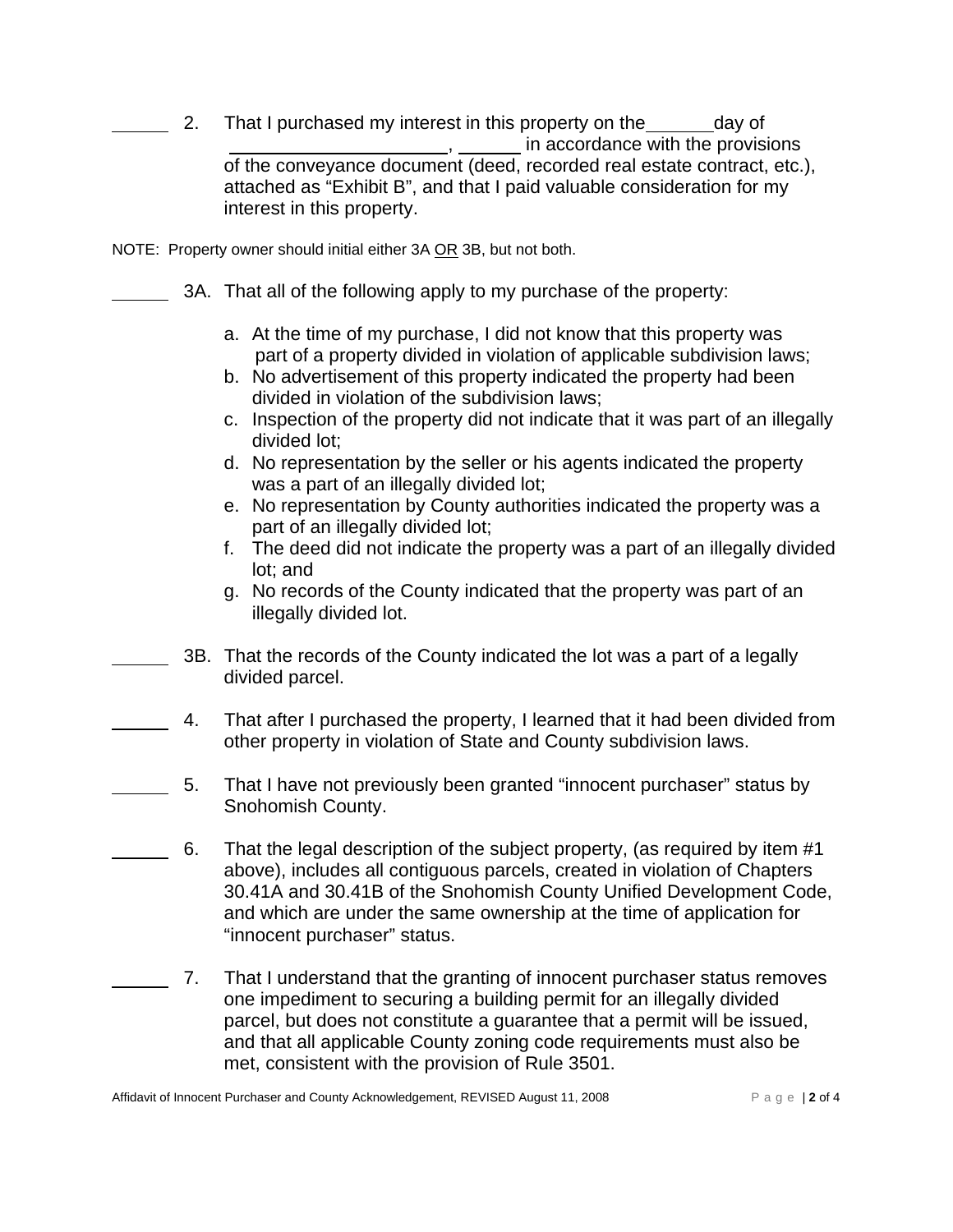- 8. That I understand the subject parcel was not legally created by such action(s) as is (are) necessary under the law.
- 9. That this affidavit must be recorded with the County auditor after the County has indicated its acknowledgement of innocent purchaser status by signature as provided below.
	- 10. That I understand that any false statement in this affidavit may subject me to prosecution for the felony of perjury.

| Dated this | day of |  |
|------------|--------|--|
|------------|--------|--|

 $\overline{a}$ Property Owner Signature

 $\overline{a}$ Property Owner Signature

State of Washington )

) ss

County of Snohomish )

I certify that I know or have satisfactory evidence that **incress and the same is state** is/are the person(s) who appeared before me, and said person(s) acknowledged that he/she/they signed this instrument and acknowledged it to be his/her/their free and voluntary act for the uses and purposes mentioned in the instrument.

Given under my hand and official seal this  $\_\_\_$  day of  $\_\_\_\_\_\_\_$ , 20

 $\overline{a}$ Notary Public in and for the State of Washington,

Residing at **contract and the example of the set of the set of the set of the set of the set of the set of the set of the set of the set of the set of the set of the set of the set of the set of the set of the set of the s** 

Commission expires: Universe of the Commission expires: